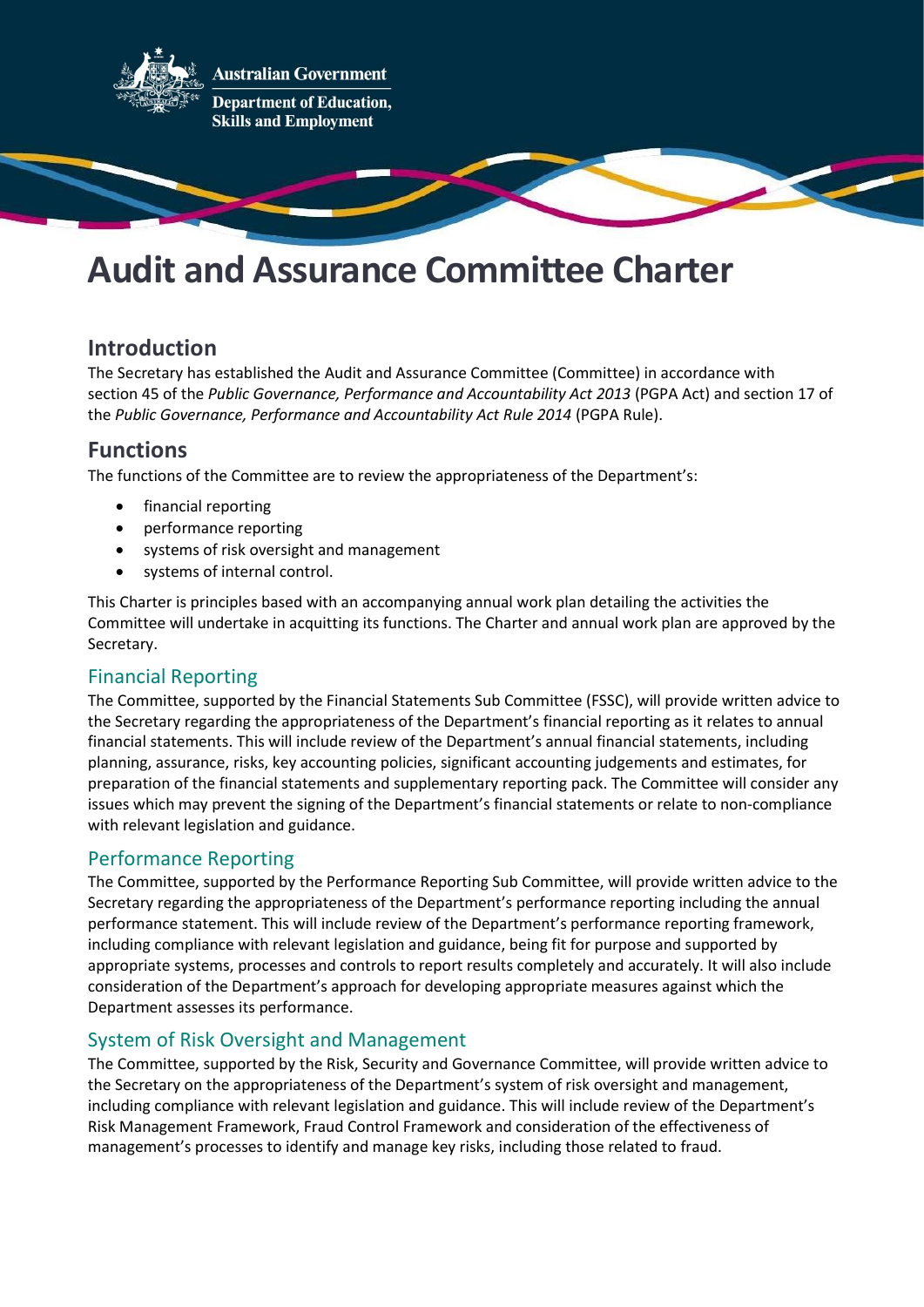# System of Internal Control

The Committee will provide written advice to the Secretary on the appropriateness of the Department's system of internal control. Based on the results of the Department's Internal Audit and Assurance Plan, this will include review of key elements of the Department's internal control framework, such as relevant policies and procedures, internal controls and processes for monitoring the effectiveness of key controls and compliance with relevant policies and legislation. It will also include review of internal audit coverage, reporting and remedial action taken by management.

# Internal Audit Function

The Committee will review the effectiveness of the internal audit function as a whole and advise on the:

- audit strategy adopted by internal audit and their systems and procedures, including independent review of the function from time to time
- proposed internal audit and assurance plan to ensure coverage takes into account the Department's key risks, including the adequacy of resources available to complete the plan. The Committee will be consulted on and recommend the approval of the internal audit and assurance plan to the Secretary
- findings of internal audits and management's response to the findings, including that the identified recommendations are being appropriately actioned
- overall achievements and performance of the internal function against approved plans.

To ensure that internal audit is operating without undue influence, the Committee will have a discussion with internal audit, at least once a year, without management in attendance and the Chair of the Committee shall be consulted on the appointment of the Chief Internal Auditor.

# Australian National Audit Office (ANAO) – External Auditors

The Committee will engage with the ANAO, the Department's external auditor, in relation to the ANAO's financial statement and performance audit coverage. In particular, the Committee will:

- provide input on planned ANAO financial statement and performance audit coverage
- through the FSSC, monitor management's responses and implementation of recommendations relating to all ANAO financial statement management letters and reports
- monitor management's responses and implementation of audit recommendations relating to ANAO performance audits
- meet privately with the ANAO at least once a year.

# Membership

The Committee will consist of at least 5 external members, appointed by the Secretary. The Secretary will appoint an external Chair to the Committee. The Chair may choose to appoint a Deputy Chair, who will act as Chair in the absence of the Chair.

Committee members are appointed for an initial period of 3 years and can be re-appointed for a further period not exceeding 2 years. Members may be eligible for an extension beyond these initial terms after a review of their performance.

In appointing members, consideration will be given to ensuring there is an appropriate balance between continuity of membership, the contribution of fresh perspectives, and a suitable mix of qualifications, knowledge, skills and experience.

Advisors, as agreed by the Secretary and the Chair, may be appointed to support the Committee fulfil its functions. These advisors will receive all papers and attend all meetings but are not considered part of the quorum and do not have voting rights.

The members should collectively develop, possess and maintain a broad range of skills and experience relevant to the operations and governance of the Department, the environment in which the Department operates and the contribution that the Committee makes to the Department.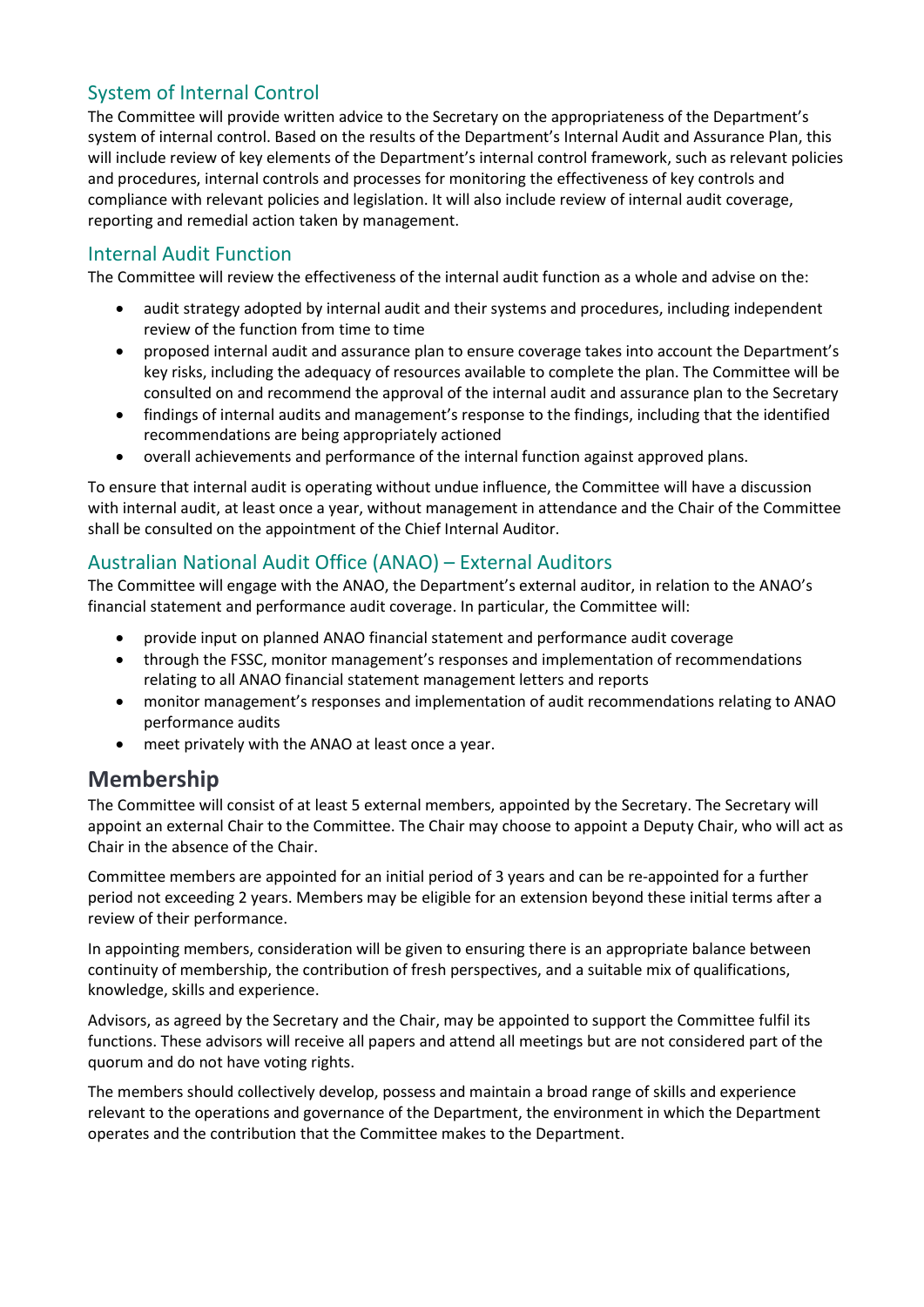Members of the Committee are to:

- understand and observe the legal requirements of the PGPA Act, PGPA Rule and Public Governance, Performance and Accountability (Financial Reporting) Rule 2015 (FRR), and any official guidance relevant to performing their functions
- gain a good understanding of the Department's functions, objectives and operational context
- act in best interests of the Department as a whole
- apply good analytical skills, objectivity and good judgement
- continuously build, apply and maintain appropriate experience and awareness of the Department's and the broader public sector operating context
- express opinions constructively and openly, raise issues that relate to the Committee's responsibilities and pursue independent lines of enquiry
- contribute the time required to meet their responsibilities.

The membership arrangements, including such things as remuneration, the qualifications, knowledge, skills or experience of members, is included in the Department's Annual Report.

# Conduct of the Committee

The Committee is directly accountable to the Secretary for the performance of its functions.

It has no executive powers in relation to the operations of the Department. The Committee may only review the appropriateness of particular aspects of those operations, consistent with its functions, and advise the Secretary accordingly.

From time to time the Committee may seek advice from external specialists to assist discharge its functions. The engagement of external specialists must be authorised by the Secretary and comply with the Commonwealth Procurement Rules.

The Committee can call upon expert advice it determines is appropriate to enable it to satisfy its functions.

# Relationships

In performing its responsibilities, the Committee will provide a forum for communication between the Secretary, senior managers and the internal and external auditors of the Department.

### Management

To support the Department to achieve better business outcomes the Committee will engage with management in a timely, constructive and professional manner in discharging its advisory responsibilities and formulating its advice to the Secretary.

Management may present and/or provide reports to the Committee within the scope of its functions.

### Governance Committees

The Committee will develop and maintain relationships with the strategic departmental committees to ensure a strategic approach is taken to providing assurance on the appropriateness of the Department's accountability and control frameworks. This may include members of the Committee being appointed as advisors or observers to these Committees. Members appointed on departmental committees will provide reports (written or verbal) back to the Committee.

The Committee recognises the role of the Risk, Security and Governance Committee (RSGC) has in informing its view in relation to systems of risk oversight and management and systems of internal control. To facilitate the timely exchange of information between the committees, the Committee will receive a report from the RSGC Chair (or equivalent) and share relevant information, including the minutes of meetings.

# Authority

The Secretary authorises the Committee, in performing its functions, to:

- obtain any information it requires from any employee or external party (subject to any legal obligations to protect information)
- discuss any matters with the external auditor, or other external parties (subject to confidentiality considerations)
- request the attendance of any employee, including the accountable authority, at Committee meetings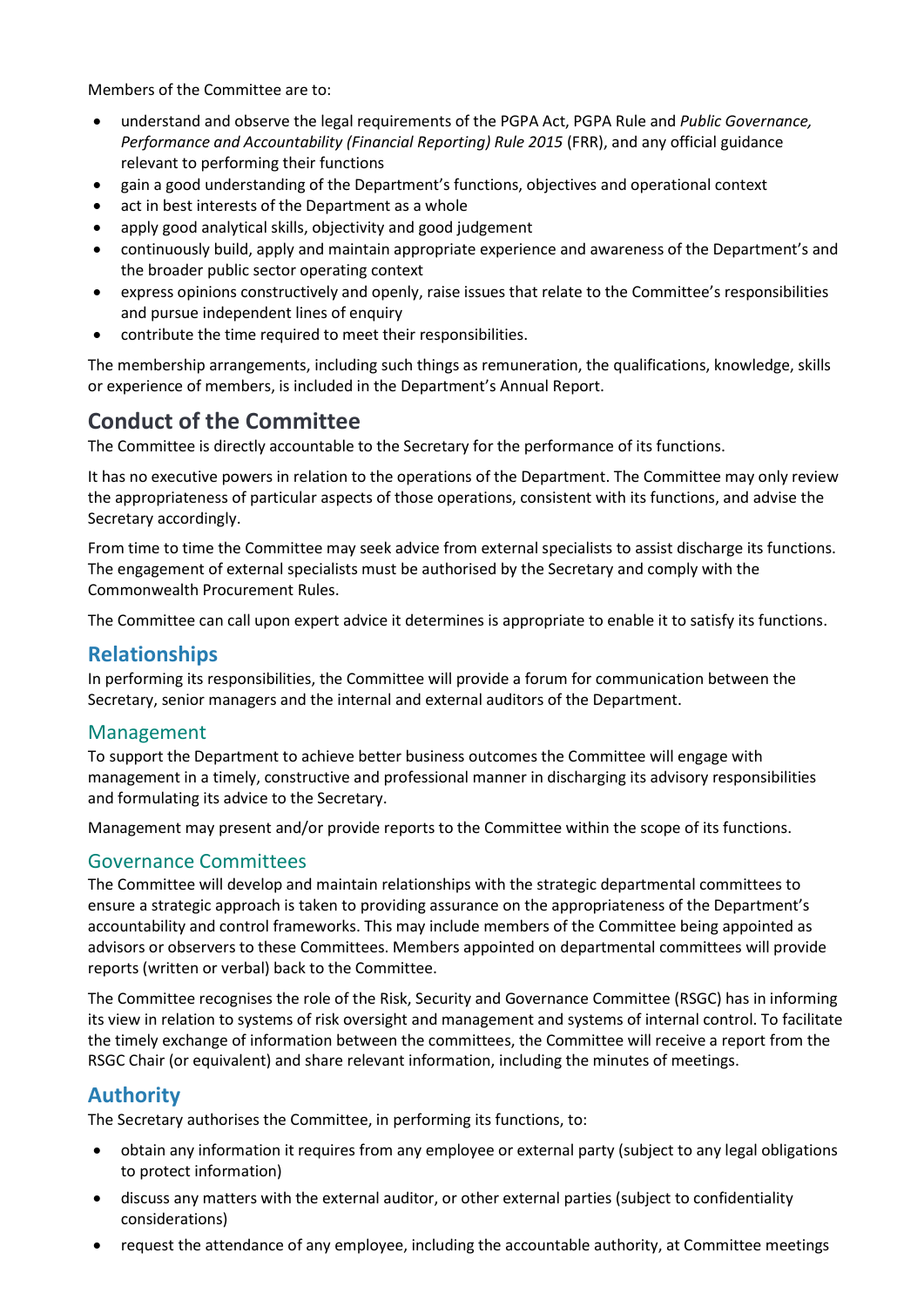obtain legal or other professional advice, as considered necessary to meet its responsibilities.

# Sub committees

The Committee, in consultation with the Secretary, may establish sub committees to assist it to fulfil its responsibilities. A member of the Committee may be appointed as the Chair of the sub committee.

The sub committee will document its responsibilities, membership and reporting arrangements for approval by the Committee.

The Chair of the sub committee will report to the Committee after each meeting. Any matter deemed of sufficient importance will be reported to the Secretary through the Chair of the Committee.

# Reporting

The Chair will report to the Secretary after each meeting. Any matter deemed of sufficient importance will be reported to the Secretary immediately.

The Committee may, at any time, report to the Secretary on any other matter it deems of sufficient importance to do so. In addition, at any time an individual Committee member may request a meeting with the Secretary.

#### Annual Report

The Committee will report as often as necessary, and at least once a year in an annual report, to the Secretary and Executive Board on its operations and activities during the year to communicate their view on the appropriateness of the functions it reviews, including reference to any specific areas of concern or suggestions for improvement.

The PGPA amendments requires that the annual report of a Commonwealth entity will include:

- a direct electronic address of the Charter determining the functions of the Committee for the entity
- the name of each member of the Committee during the period
- the qualifications, knowledge, skills or experience of those members
- information about each of those members' attendance at meetings of the Committee during the period
- the remuneration of each of those members.

# Conflicts of Interest

Members and advisors with an actual, perceived or potential conflict of interest will notify the Committee as soon as these issues become apparent. Conflicts of interest will be managed by the Chair in consultation with the Deputy Chair.

If the Chair has an actual, perceived or potential conflict it will be managed with the Secretary, or in the Secretary's absence the Deputy Chair.

At least once each year, members and advisors of the Committee will provide written declarations, through the Chair, declaring any perceived, potential or actual conflicts of interest they may have in relation to their responsibilities.

# Access to and use of Information

Committee members must not use or disclose information obtained by the Committee except in meeting the Committee's responsibilities, or unless expressly agreed by the Secretary.

# Assessing Performance

The Chair of the Committee will undertake a review of the performance of the Committee at least once every two years. The review will seek appropriate input from the Secretary, Committee members, advisors and observers, senior management and any other relevant stakeholders.

In addition, in consultation with the Secretary, periodic independent performance reviews may be undertaken.

The Chair will provide advice to the Secretary on a member's performance where an extension of the member's tenure is being considered.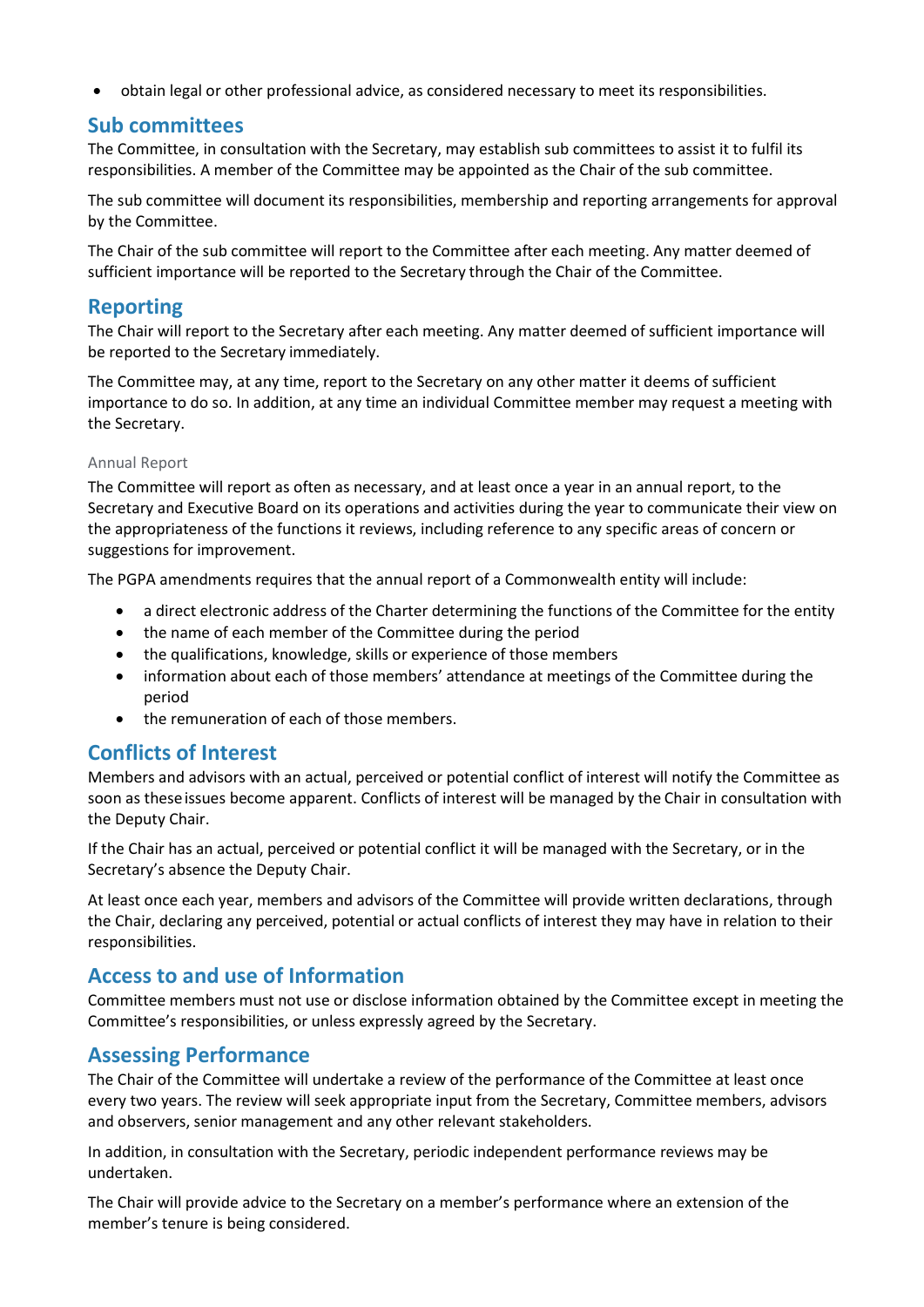# Induction and Ongoing Awareness

The Committee will maintain a program of induction and awareness-raising for its members, with the objective of enabling the Committee to be aware of contemporary developments and leading practices in relation to its functions.

New members will receive relevant information and briefings on their appointment to assist them to meet their Committee responsibilities.

### Review of Charter

The Charter will be updated as required, to reflect any changes in the Department's operating environment.

At least once a year the Committee will review this Charter. The Committee will recommend any substantive changes to the Secretary for approval.

# Publication of the Charter

This Charter will be published in the Department's Annual Report.

# Administrative Arrangements

### Meetings

The Committee will meet at least four times per year. One or more special meetings may be held to review the Department's annual financial statements and performance statements or to meet other responsibilities of the Committee.

The Committee may also hold 'member only' sessions and consider matters out of session.

Information relating to members' meeting attendance for the reporting period is included in the Department's Annual Report.

The Chair is required to call a meeting if asked to do so by the Secretary and decide if a meeting is required if requested by another member, internal or external auditor.

The Secretary, Chief Operating Officer (however described), Chief Financial Officer, Chief Legal Officer, Chief Risk Officer, Chief Internal Auditor and Chief Information Officer may attend meetings as observers, as determined by the Chair, but will not be members of the Committee.

A representative of the ANAO may be invited to attend meetings of the Committee, as an observer.

### Planning

The Committee will develop an annual meeting schedule that includes the dates, location, and proposed agenda items for each meeting for the forthcoming year, and that covers all the responsibilities outlined in this Charter and the Work Plan.

#### **Quorum**

A quorum for any Committee meeting will be a majority of members, one of whom must be the Chair or the Deputy Chair, and a majority of which must be external. The quorum must be in attendance at all times during the meeting.

### Secretariat

Internal Audit will provide secretariat support to the Committee. The secretariat will:

- ensure the agenda and supporting papers are circulated at least one week before each meeting
- ensure the minutes of the meetings are prepared and maintained. The Chair will review the minutes for approval by the Committee
- assist in keeping the Secretary informed of the Committee's work
- on behalf of the Committee, maintain induction and ongoing awareness packs.

### Maintenance of Records

The Committee Secretariat shall maintain records of all meeting papers and minutes, of the Committee's key functional and administrative arrangements (remuneration, reappointment, conflict of interest declarations,